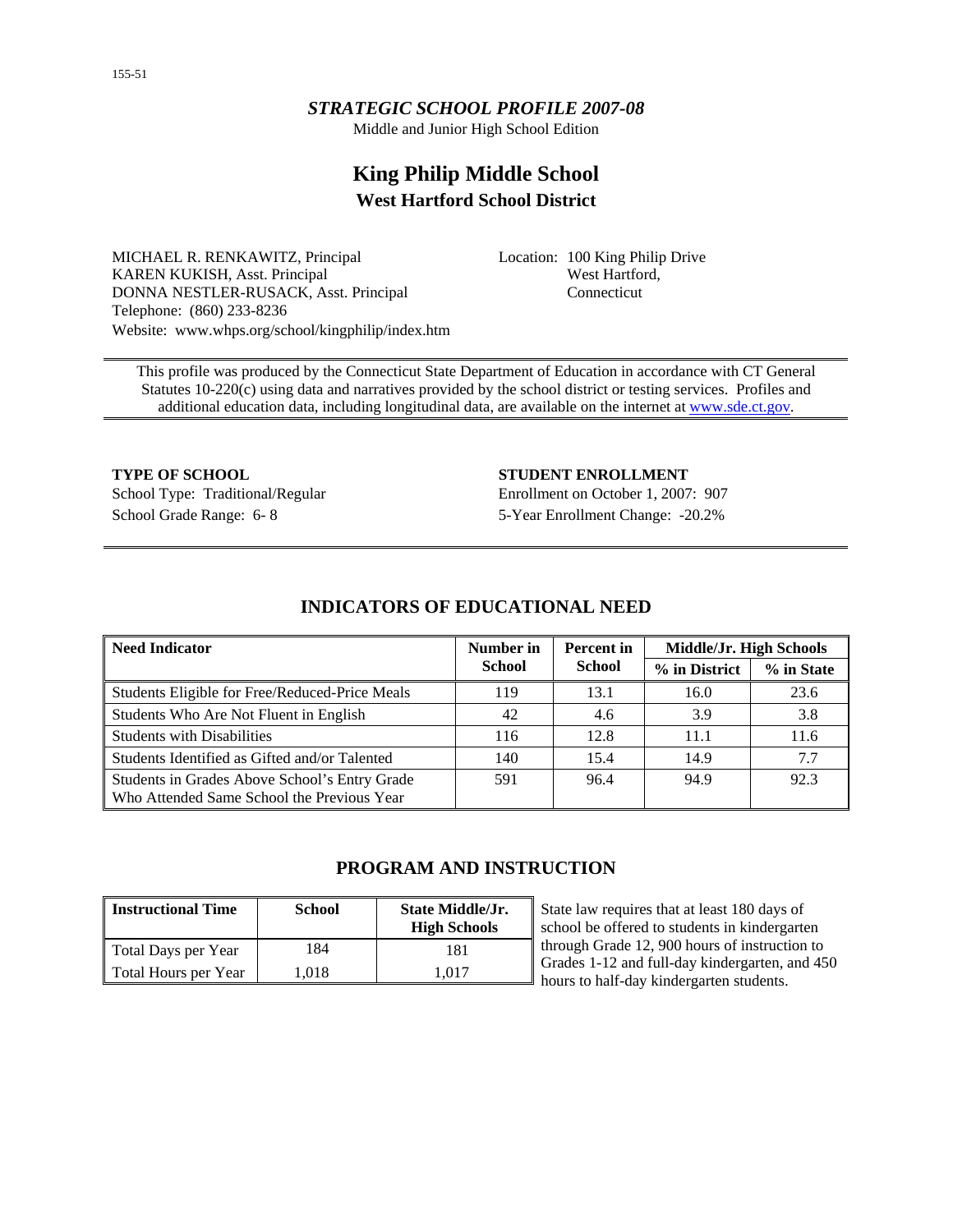| <b>Average Class Size</b> | <b>School</b> | <b>District</b> | <b>State</b> | <b>Enrollment in Selected High School Level Courses</b>       |              |
|---------------------------|---------------|-----------------|--------------|---------------------------------------------------------------|--------------|
| Grade 5                   | N/A           | N/A             | N/A          | <b>District</b><br><b>School</b><br><b>Percent of Grade 8</b> | <b>State</b> |
| Grade 7                   | 18.7          | 20.3            | 20.5         | <b>Students Taking</b>                                        |              |

| <b>Enrollment in Selected High School Level Courses</b> |        |                 |              |  |  |
|---------------------------------------------------------|--------|-----------------|--------------|--|--|
| <b>Percent of Grade 8</b><br><b>Students Taking</b>     | School | <b>District</b> | <b>State</b> |  |  |
| <b>Mathematics</b>                                      | 55.2   | 47.0            | 31.2         |  |  |
| World Language                                          | 83.8   | 86.3            | 46.4         |  |  |

| <b>Estimated Hours of Instruction Per Year in Selected Subject Areas</b> |                   |              |  |
|--------------------------------------------------------------------------|-------------------|--------------|--|
| <b>Grade 8</b>                                                           | School            | <b>State</b> |  |
| Art                                                                      | 50                | 40           |  |
| <b>Computer Education</b>                                                | $\mathbf{\Omega}$ | 21           |  |
| <b>English Language Arts</b>                                             | 149               | 171          |  |
| Family and Consumer Science                                              | $\mathbf{\Omega}$ | 17           |  |
| Health                                                                   | 50                | 24           |  |
| <b>Mathematics</b>                                                       | 149               | 149          |  |
| Music                                                                    | 97                | 15           |  |
| <b>Physical Education</b>                                                | 50                | 55           |  |
| Reading                                                                  | 0                 | 95           |  |
| Science                                                                  | 149               | 144          |  |
| <b>Social Studies</b>                                                    | 149               | 144          |  |
| <b>Technology Education</b>                                              | 50                | 26           |  |
| World Languages                                                          | 149               | 97           |  |

#### **World Language**

Formal instruction (at least 1 hour per week) in French and Spanish starts in Grade 6 in this school. Statewide, 31.7% of elementary and middle schools that serve Grade 6 start world language instruction by this grade.

#### **Lunch**

An average of 30 minutes is provided for lunch during full school days.

E indicates elective, I indicates integrated courses.

| <b>Special Programs</b>                                                                                                 | <b>School</b> | Middle/Jr. High Schools |              |
|-------------------------------------------------------------------------------------------------------------------------|---------------|-------------------------|--------------|
|                                                                                                                         |               | <b>District</b>         | <b>State</b> |
| % of K-12 Students in Bilingual Education Program or Receiving<br>English as a Second Language Services                 | 4.3           | 3.8                     | 3.7          |
| % of Identified Gifted and/or Talented Students Who Received<br><b>Services</b>                                         | 100.0         | 100.0                   | 68.9         |
| % of Special Education Students Attending This School Who Spent<br>Over 79% of Their Time with Their Non-Disabled Peers | 44.8          | 64.2                    | 74.4         |

### **LIBRARY AND COMPUTERS**

Free on-line access to periodicals, newspapers, and other resources is available to all Connecticut schools through the Connecticut Digital Library at

| <b>Instructional Computers and Library</b>        | <b>School</b> | Middle/Jr. High Schools |              |
|---------------------------------------------------|---------------|-------------------------|--------------|
| <b>Materials</b>                                  |               | <b>District</b>         | <b>State</b> |
| # of Students Per Computer                        | 2.8           | 2.2                     | 2.7          |
| % of Computers with Internet Access               | 100.0         | 99.9                    | 98.8         |
| % of Computers that are High or Moderate<br>Power | 98.4          | 99.5                    | 94.7         |
| # of Print Volumes Per Student*                   | 27.2          | 29.2                    | 20.5         |
| # of Print Periodical Subscriptions               | 38            | 32                      | 27           |

www.iconn.org. \*Because a certain number of volumes are needed for a library of adequate breadth and depth, a small school may need a higher number of volumes per student.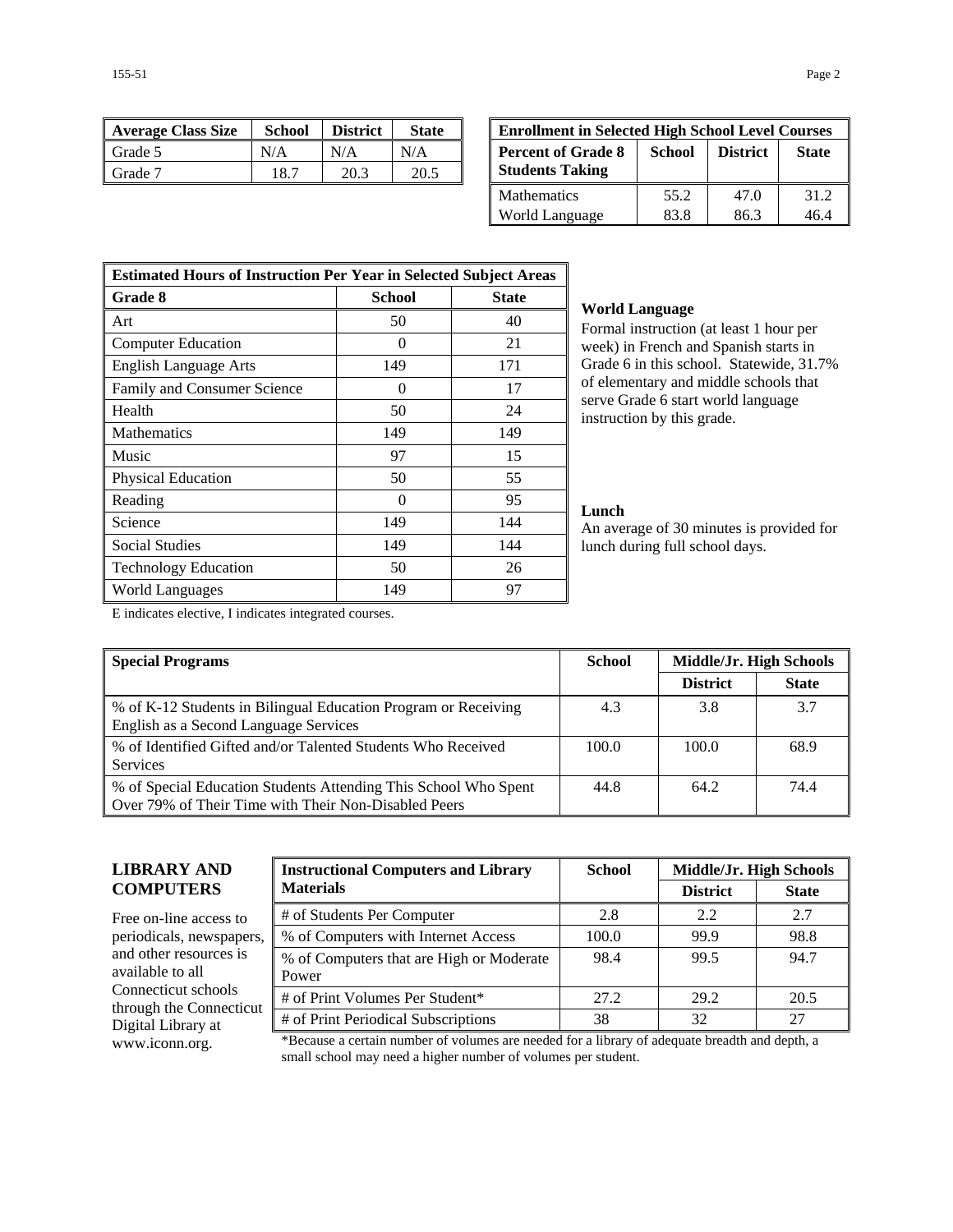## **SCHOOL STAFF**

| <b>Full-Time Equivalent Count of School Staff</b>                               |       |
|---------------------------------------------------------------------------------|-------|
| General Education: Teachers and Instructors                                     | 69.87 |
| Paraprofessional Instructional Assistants                                       | 3.20  |
| Special Education: Teachers and Instructors                                     | 10.50 |
| Paraprofessional Instructional Assistants                                       | 10.00 |
| Library/Media Specialists and Assistants                                        | 2.00  |
| Administrators, Coordinators, and Department Chairs                             | 5.13  |
| Instructional Specialists Who Support Teachers (e.g., subject area specialists) | 0.00  |
| Counselors, Social Workers, and School Psychologists                            | 5.70  |
| <b>School Nurses</b>                                                            | 1.50  |
| Other Staff Providing Non-Instructional Services and Support                    | 29.00 |

he full-time ivalent count, staff mbers working t-time in the ool are counted as action of full-time. example, a cher who works f-time in a school tributes  $0.50$  to the ool's staff count.

| <b>Teachers and Instructors</b>                          | <b>School</b> | Middle/Jr. High Schools |              |
|----------------------------------------------------------|---------------|-------------------------|--------------|
|                                                          |               | <b>District</b>         | <b>State</b> |
| Average Number of Years of Experience in Education       | 11.7          | 12.6                    | 13.8         |
| % with Master's Degree or Above                          | 74.7          | 77.7                    | 75.5         |
| Classroom Teacher Attendance, 2006-07: Average # of Days | 6.5           | 6.8                     | 9.0          |
| Absent Due to Illness or Personal Time                   |               |                         |              |
| % Assigned to Same School the Previous Year              | 74.7          | 73.6                    | 74.9         |

#### **HOME AND SCHOOL COMMUNICATION AND SUPPORT**

**Teacher E-Mail Addresses:** All teachers at this school have been issued e-mail addresses.

The following narrative about how this school promotes and supports parental involvement was submitted by this school.

King Philip Middle School is committed to supporting our families within the community to ensure that each child's academic, social and emotional needs are met. Our home-school liaison provides outreach and support to parents throughout the year. Teachers maintain regular contact with parents via phone, email and conferences. A school newsletter is published and sent home monthly, as well as posted online. Several teachers have web pages where homework, upcoming events and information regarding team activities is displayed. All of our incoming sixth grade parents are welcomed into the building via a "Sixth Grade Meet & Greet" program in August.

King Philip regularly recruits parents and community volunteers to serve as mentors and tutors, both during the school day and at our after school study center. We have a very involved Parent Teacher Organization which has helped us to support community building events, such as a faculty basketball game and school book fair to celebrate our literacy initiative. In addition, several educational evening programs are held for parents throughout the year. Some topics include: understanding the middle school learner and alcohol, tobacco and drug awareness.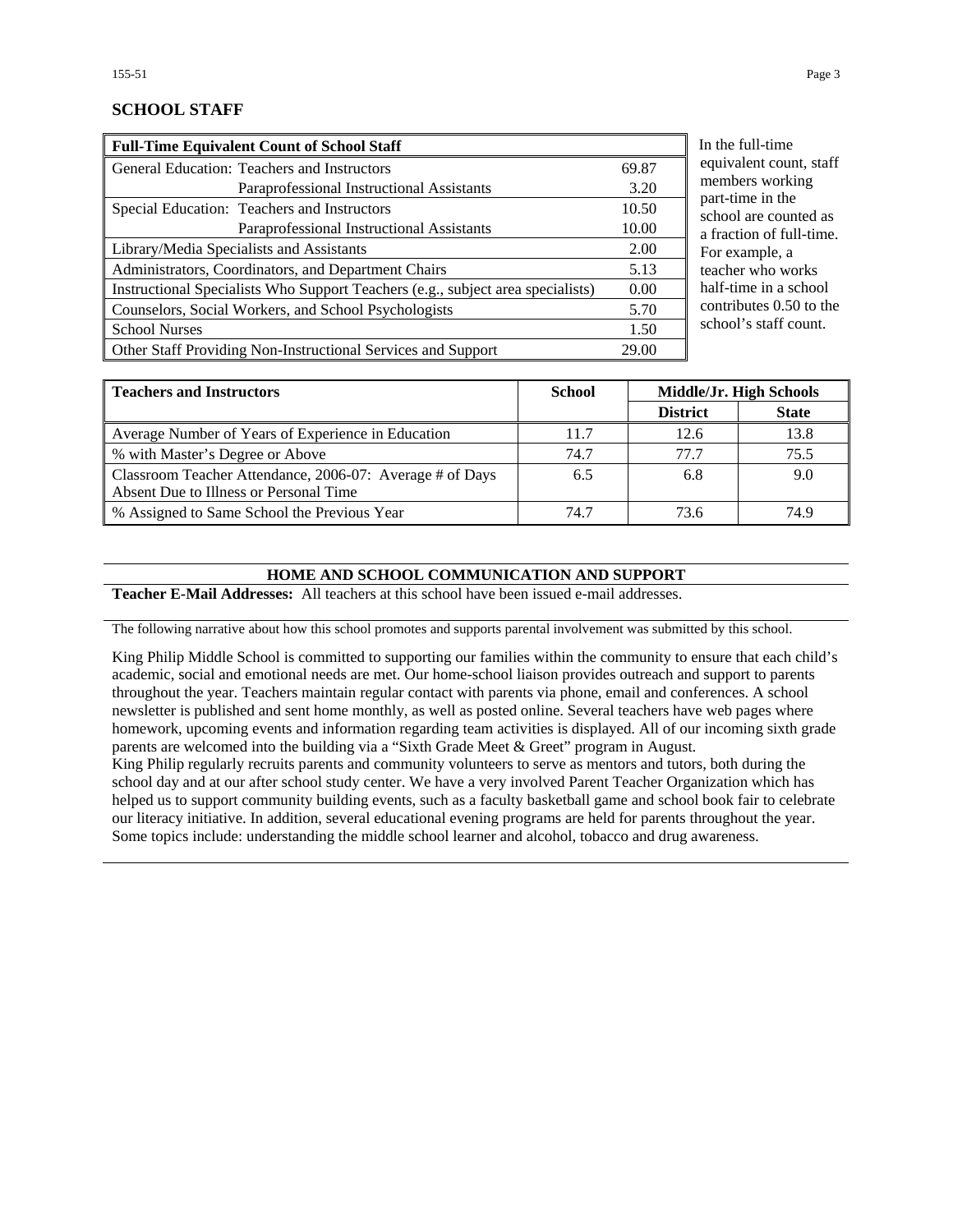| <b>Student Race/Ethnicity</b> |        |         |  |  |
|-------------------------------|--------|---------|--|--|
| <b>Race/Ethnicity</b>         | Number | Percent |  |  |
| American Indian               |        | 0.4     |  |  |
| Asian American                | 106    | 11.7    |  |  |
| <b>Black</b>                  | 100    | 11.0    |  |  |
| Hispanic                      | 104    | 11.5    |  |  |
| White                         | 593    | 65.4    |  |  |
| <b>Total Minority</b>         | 314    | 34.6    |  |  |

### **SCHOOL DIVERSITY**

**Percent of Minority Professional Staff:** 1.0%

**Open Choice:** 1 students attended this school as part of the Open Choice program. Open Choice brings students from urban areas to attend school in suburban or rural towns, and students from non-urban areas to attend city schools.

**Non-English Home Language**: 19.5% of this school's students (excluding prekindergarten students) come from homes where English is not the primary language. The number of non-English home languages is 37.

#### **EFFORTS TO REDUCE RACIAL, ETHNIC, AND ECONOMIC ISOLATION**

Below is the description submitted by this school of how it provides educational opportunities for its students to interact with students and teachers from diverse racial, ethnic, and economic backgrounds.

Efforts at KPM have been ongoing throughout the 2007-08 school year. Specifically, the following initiatives and ongoing programs are aimed at fostering inclusion and promoting acceptance: • Anti Defamation League (ADL) World of Difference—continued implementation of diversity lessons throughout the year, incorporated into the Social Studies curriculum. These lessons promote tolerance and acceptance of individual differences • Home to School Liaison fosters parent/student integration to KP school community for new and at-risk students • Continuation of the Equity and Excellence Committee to address the achievement gap at KP • PTO volunteer program to assist at-risk students' families with transportation to school events to promote greater participation from families • Sisterhood/Brotherhood collaboration with The Bridge Family Counseling Center • Students led several school wide drives for contributions (food, clothing, finances) to assist natural disaster victims and multiple nonprofit organizations that have a direct impact on KP families. In addition, several teams participated in community service projects throughout the year, including Curechiefs for Cancer and Pennies for Peace. Students also volunteered at local soup kitchens and shelters • Interdisciplinary units related to students' ethnic heritage/backgrounds culminating in evening presentations by 7th graders for parents/community members • Peer tutors/buddies for special needs students; high school students as tutors for students after school • Unified Sports Program, joining regular and special needs students at both King Philip and Sedgwick Middle Schools, competed against other teams in the state. The team organization plan at King Philip Middle School is designed to integrate students coming to the school from six different West Hartford feeder elementary schools and from other communities. By doing so, KP students are exposed to a cross section of the West Hartford community that is approximately twenty-two percent minority. Further, the English as A Second Language (ESOL) students are fully integrated onto teams at each grade level along with more than twenty multi-handicapped, special needs students.

| STUDENT PERFORMANCE AND BEHAVIOR |
|----------------------------------|
|----------------------------------|

| <b>Physical Fitness: % Reaching</b><br><b>Health Standard on All Four Tests*</b> | <b>School</b> | <b>District</b> | <b>State</b> | % of Schools in State with Equal or<br><b>Lower Percent Reaching Standard</b> |
|----------------------------------------------------------------------------------|---------------|-----------------|--------------|-------------------------------------------------------------------------------|
| Grade 4                                                                          | N/A           | N/A             | N/A          | N/A                                                                           |
| Grade 6                                                                          | 18.9          | 25.6            | 35.4         | 21.9                                                                          |
| Grade 8                                                                          | 56.4          | 46.5            | 37.0         | 89.1                                                                          |

\*Includes tests for flexibility, abdominal strength and endurance, upper-body strength and aerobic endurance.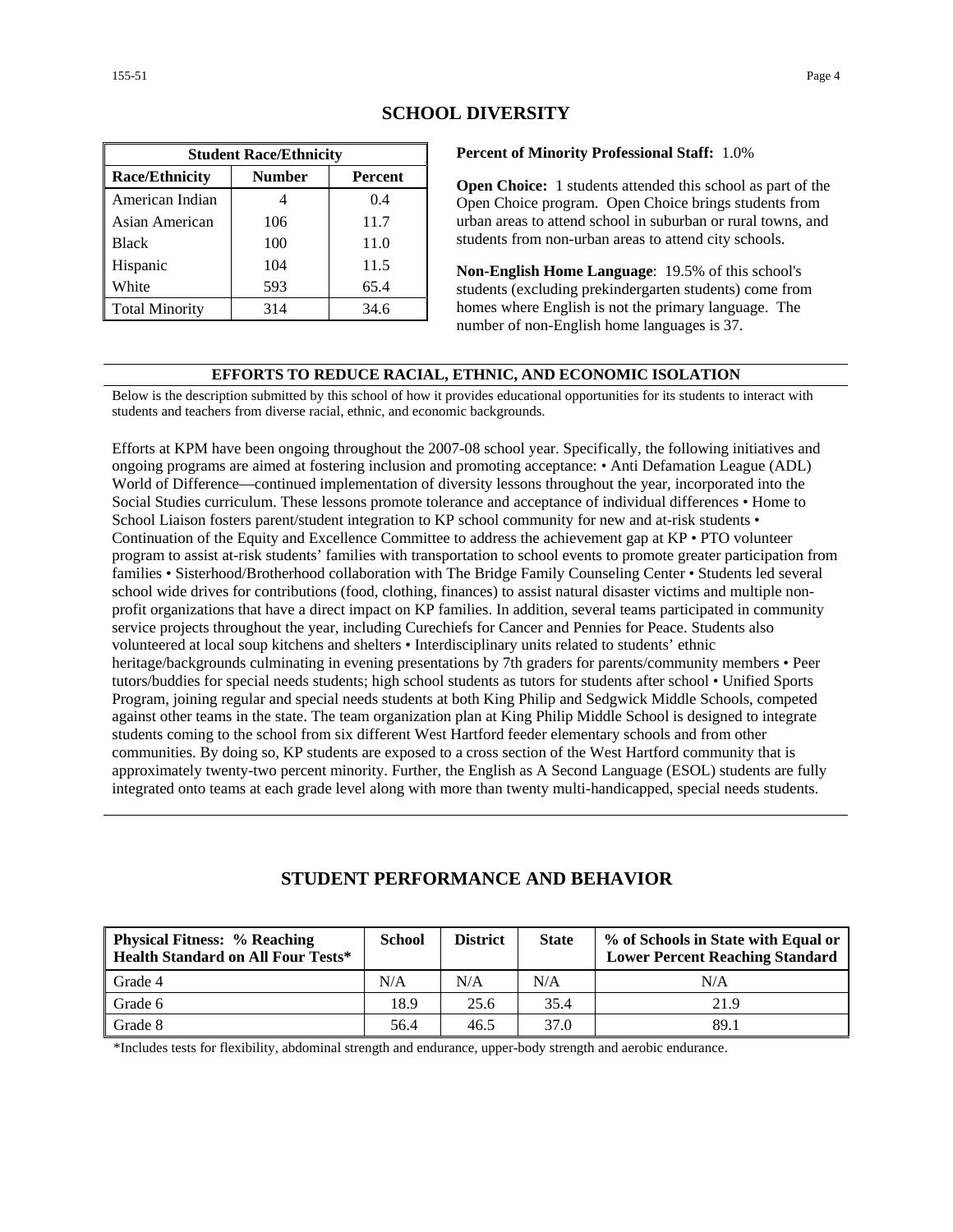| <b>Grade and CMT</b><br><b>Subject Area</b> | <b>School</b> | <b>District</b> | <b>State</b> | % of Schools in State<br>with Equal or Lower<br><b>Percent Meeting Goal</b> | These results reflect<br>the performance of |
|---------------------------------------------|---------------|-----------------|--------------|-----------------------------------------------------------------------------|---------------------------------------------|
| Grade 4 Reading                             | N/A           | N/A             | N/A          | N/A                                                                         | students with                               |
| Writing                                     | N/A           | N/A             | N/A          | N/A                                                                         | scoreable tests who<br>were enrolled in the |
| <b>Mathematics</b>                          | N/A           | N/A             | N/A          | N/A                                                                         | district at the time of                     |
| Grade 5 Reading                             | N/A           | N/A             | N/A          | N/A                                                                         | testing, regardless of                      |
| Writing                                     | N/A           | N/A             | N/A          | N/A                                                                         | the length of time                          |
| <b>Mathematics</b>                          | N/A           | N/A             | N/A          | N/A                                                                         | they were enrolled<br>in the district.      |
| Science                                     | N/A           | N/A             | N/A          | N/A                                                                         | Results for fewer                           |
| Grade 6 Reading                             | 75.2          | 74.6            | 66.3         | 64.9                                                                        | than 20 students are                        |
| Writing                                     | 75.2          | 73.7            | 61.9         | 76.5                                                                        | not presented.                              |
| Mathematics                                 | 80.5          | 78.7            | 66.4         | 74.5                                                                        | For more detailed                           |
| Grade 7 Reading                             | 83.2          | 83.3            | 71.1         | 70.1                                                                        | CMT results, go to                          |
| Writing                                     | 67.5          | 72.6            | 62.0         | 61.3                                                                        | www.ctreports.                              |
| <b>Mathematics</b>                          | 72.8          | 75.5            | 63.0         | 65.7                                                                        |                                             |
| Grade 8 Reading                             | 77.4          | 76.1            | 64.8         | 67.5                                                                        |                                             |
| Writing                                     | 78.1          | 75.1            | 63.4         | 73.5                                                                        |                                             |
| <b>Mathematics</b>                          | 74.0          | 73.2            | 60.8         | 66.4                                                                        |                                             |
| Science                                     | 71.3          | 71.2            | 58.6         | 61.3                                                                        |                                             |

**Connecticut Mastery Test, Fourth Generation, % Meeting State Goal.** The Goal level is more demanding than the Proficient level, but not as high as the Advanced level, reported in the No Child Left Behind Report Cards.

To see the NCLB Report Card for this school, go to [www.sde.ct.gov](http://www.sde.ct.gov/) and click on "No Child Left Behind."

| <b>Student Attendance</b> | School | District Middle/Jr. High<br><b>Schools</b> | <b>State Middle/Jr. High</b><br><b>Schools</b> |
|---------------------------|--------|--------------------------------------------|------------------------------------------------|
| % Present on October 1    | 96.9   | 96.6                                       | 96.5                                           |

#### **Disciplinary Offenses**

Disciplinary offenses committed by students include all serious offenses, offenses involving drugs, alcohol, or tobacco, and all incidents resulting in suspension or expulsion. In the 2006-07 school year, 78 students were responsible for these incidents. These students represent 8% of the estimated number of students who attended this school at some point during the 2006-07 school year. For more information and data on disciplinary offenses, go to [www.sde.ct.gov](http://www.sde.ct.gov/), click on "CEDaR" and then on "Student Data."

| <b>Number of Incidents by Disciplinary Offense Category, 2006-07</b> |                             |                       |  |  |
|----------------------------------------------------------------------|-----------------------------|-----------------------|--|--|
| <b>Offense Category</b>                                              | <b>Location of Incident</b> |                       |  |  |
|                                                                      | <b>School</b>               | <b>Other Location</b> |  |  |
| Violent Crimes Against Persons                                       |                             |                       |  |  |
| Sexually Related Behavior                                            | 4                           |                       |  |  |
| Personally Threatening Behavior                                      | 19                          |                       |  |  |
| Theft                                                                | 4                           |                       |  |  |
| Physical/Verbal Confrontation                                        | 21                          | 3                     |  |  |
| Fighting/Battery                                                     | 15                          |                       |  |  |
| <b>Property Damage</b>                                               |                             |                       |  |  |
| Weapons                                                              |                             |                       |  |  |
| Drugs/Alcohol/Tobacco                                                | $\mathcal{D}_{\mathcal{L}}$ |                       |  |  |
| <b>School Policy Violations</b>                                      | 82                          |                       |  |  |
| Total                                                                | 148                         |                       |  |  |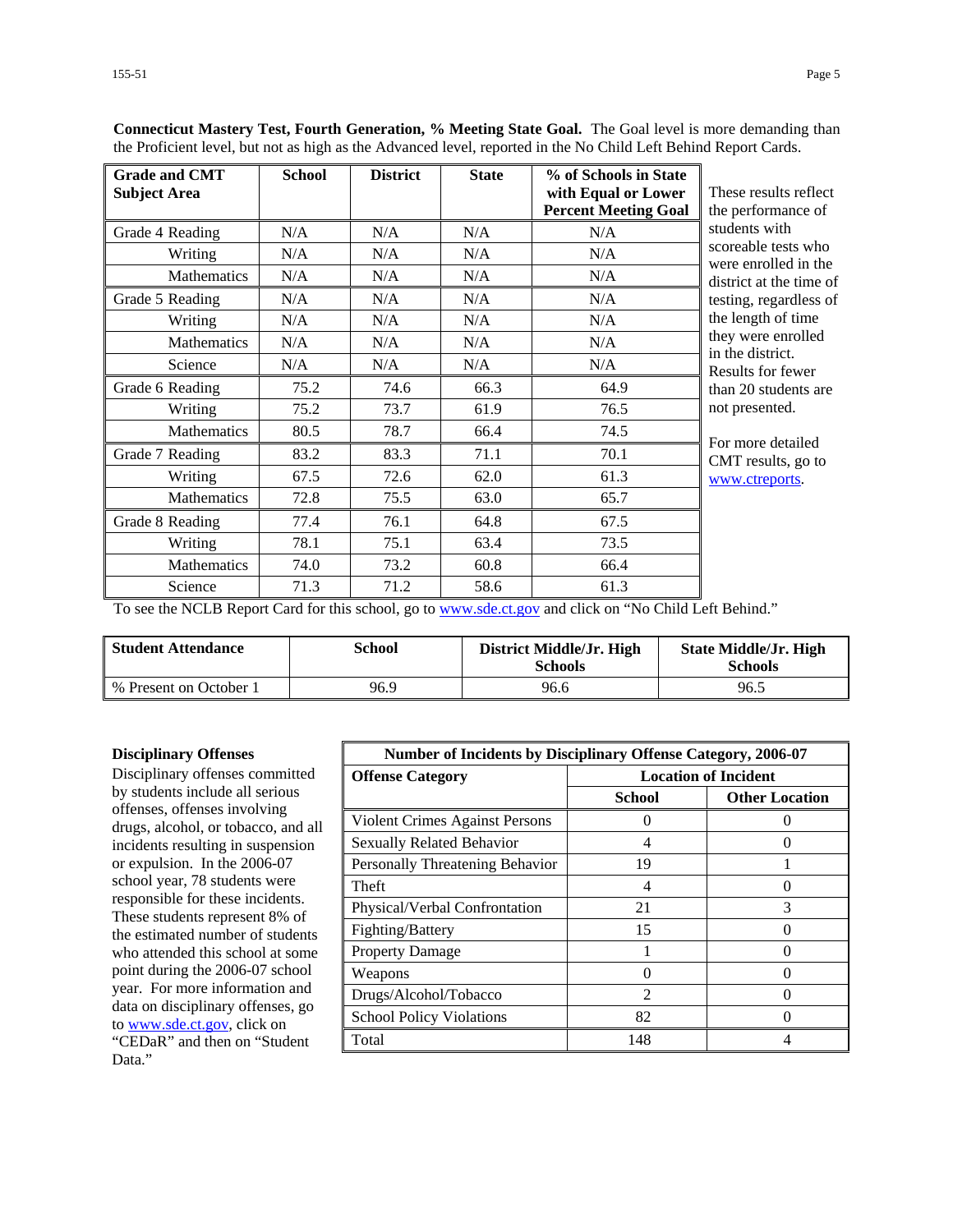The following narrative was submitted by this school.

King Philip Middle School is in its fourth year of a research-based Professional Learning Community (PLC) Initiative. We are committed to working collaboratively towards continuous school improvement. The KPM faculty is dedicated to the school goals of embedding literacy strategies into all areas, study skills integration, infusion of technology, and using the UBD planning tool to improve instruction and student learning. School goals are monitored on a regular basis via the School Improvement Committee, which is comprised of parents, teachers and administrators. KPM enhances student learning through implementation of cornerstone assessments in all curricular areas through the use of professional development programs facilitated by department supervisors and teachers

during the school year. Interdisciplinary data teams meet weekly to analyze student work through the use of protocols. Data obtained is used to both inform and improve instruction. We utilize the co-taught model in all grade levels, focusing on the infusion of regular and special education learning strategies in daily classroom instruction. The following program enhancements are ongoing: • Pilot program to improve eighth grade physical science instruction involving lab simulations and corresponding instruction. • Staff development programs during CSI (Curriculum and Staff Improvement) time to support student academic achievement Guaranteed research experience across all grade levels, training for holistic scoring of CMT writing prompt and reading comprehension answers, and integration of technology into classroom instruction. • Small group learning labs during each school day and after school support for supervised guided practice. • Various support groups for at risk students, to include a mentor/tutor program, an after school Study Center and CMT prep sessions for students who have not mastered objectives. • Team level parent conferences and team-developed Intervention Plans for students at risk for retention.

#### **SUPPLEMENTAL SCHOOL INFORMATION**

The space below was optionally used by this school to describe aspects of the school not presented elsewhere in the profile.

King Philip is proud of its efforts to function as a professional learning community with a focus on students' academic, social and emotional well-being. Some examples include: • Students recognized on "Wall of Fame" for demonstrating positive character traits in our "Character Counts at KP!" program. • Students participated in performance music concerts for orchestra, band, jazz band, and choir. Three student drama/talent show productions were performed involving a cross-section of students. • Efforts made to engage the entire community through various school and PTO family activities. • Gifts of Music support low-income students' participation in music performance groups. • Special programs at KPM that enhanced the school: • Professional Learning Community initiative for teacher collaboration on the development of cornerstone assessments and rubrics in all disciplines. • An active, involved PTO and School Improvement Council. • A school site based strategic plan and annual goal-setting by the staff focus the KP mission. • Quest Program, an enrichment program for the gifted and talented students. • Inclusive programs for special needs students which enrich the school experience for all students. • Developmental math classes designed to address students' remedial math needs and increase student achievement on CMTs. • Trained Peer Mediators to address resolution of student conflicts. • Student Assistance Team identifies and assists students experiencing academic and/or social difficulties.